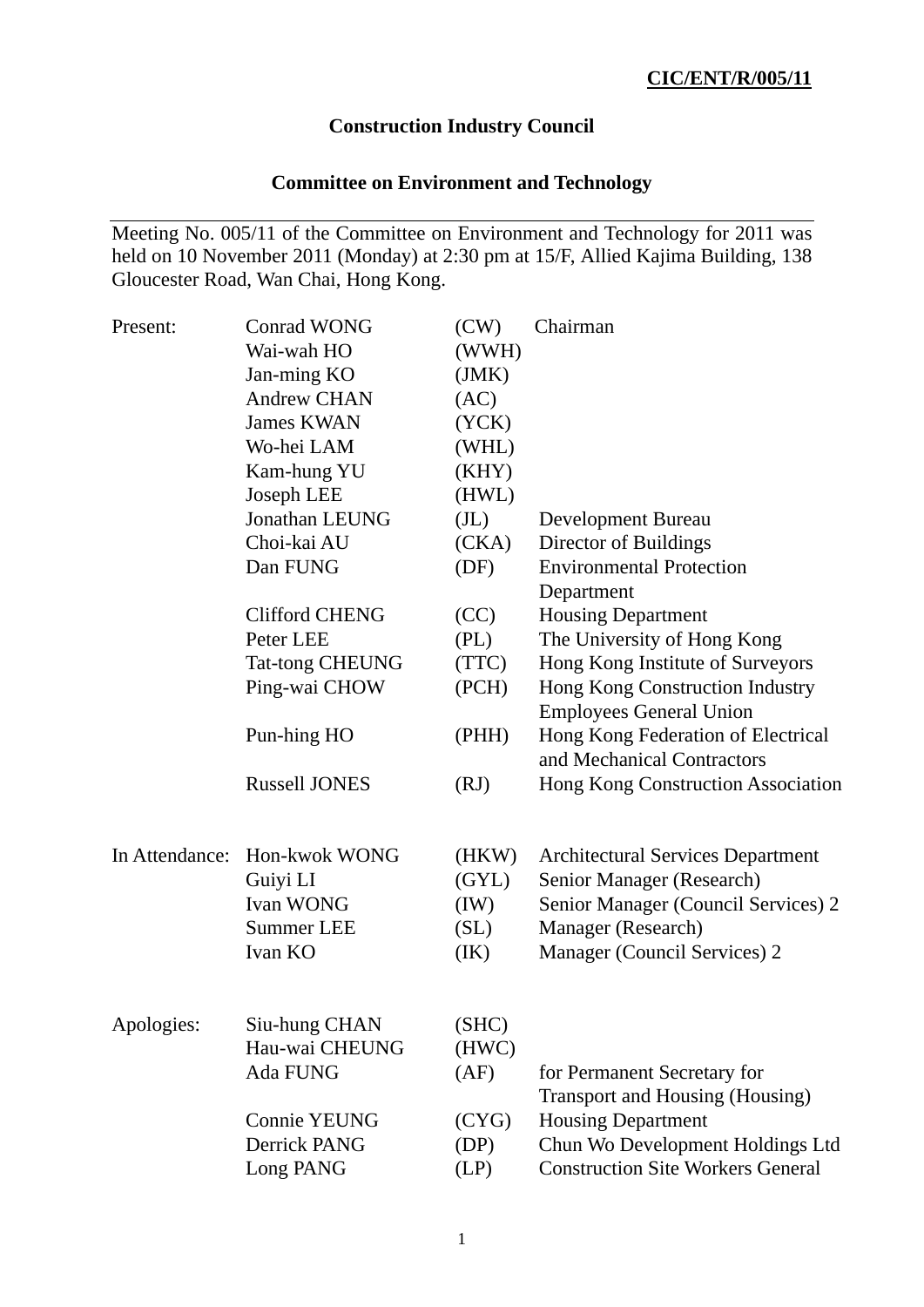Union

Wai-wai, YU (WWY)

## **PROGRESS REPORT**

**Action**

## 5.1 **Confirmation of the Progress Report of the Previous Meeting**

Members took note of Paper CIC/ENT/R/004/11 and confirmed the progress report of the last meeting held on Monday, 5 September 2011 at 15/F, Allied Kajima Building, 138 Gloucester Road, Wan Chai , Hong Kong.

### 5.2 **Matters Arising from the Previous Meeting**

- 5.2.1 Four Working Group meetings on Strategic Implementation of Prefabrication and Modular Construction were scheduled. The finding/ outcome would then be reported to Com-ENT.
- 5.2.2 Council Members expressed their support to the following directives set forth in Com-ENT Meeting No. 004/11 for the Research on Adhesion Technology for External Wall Tiles:
	- 1. the study should be kept proceeding in view of the importance of this study;
	- 2. the purpose of the study was NOT to seek for a solution which could totally eliminate the risk of debonding but a set of improvement measures to reduce the risk of debonding;
	- 3. the document of this study could still be issued as a "reference document" instead of "guidelines" or even not to issue to public at this stage and Chairman reiterated that it is not recommended using "reference document" to form part of contract/ tender document in a construction project;
	- 4. a further study might be necessary to further address the concern of HKCA;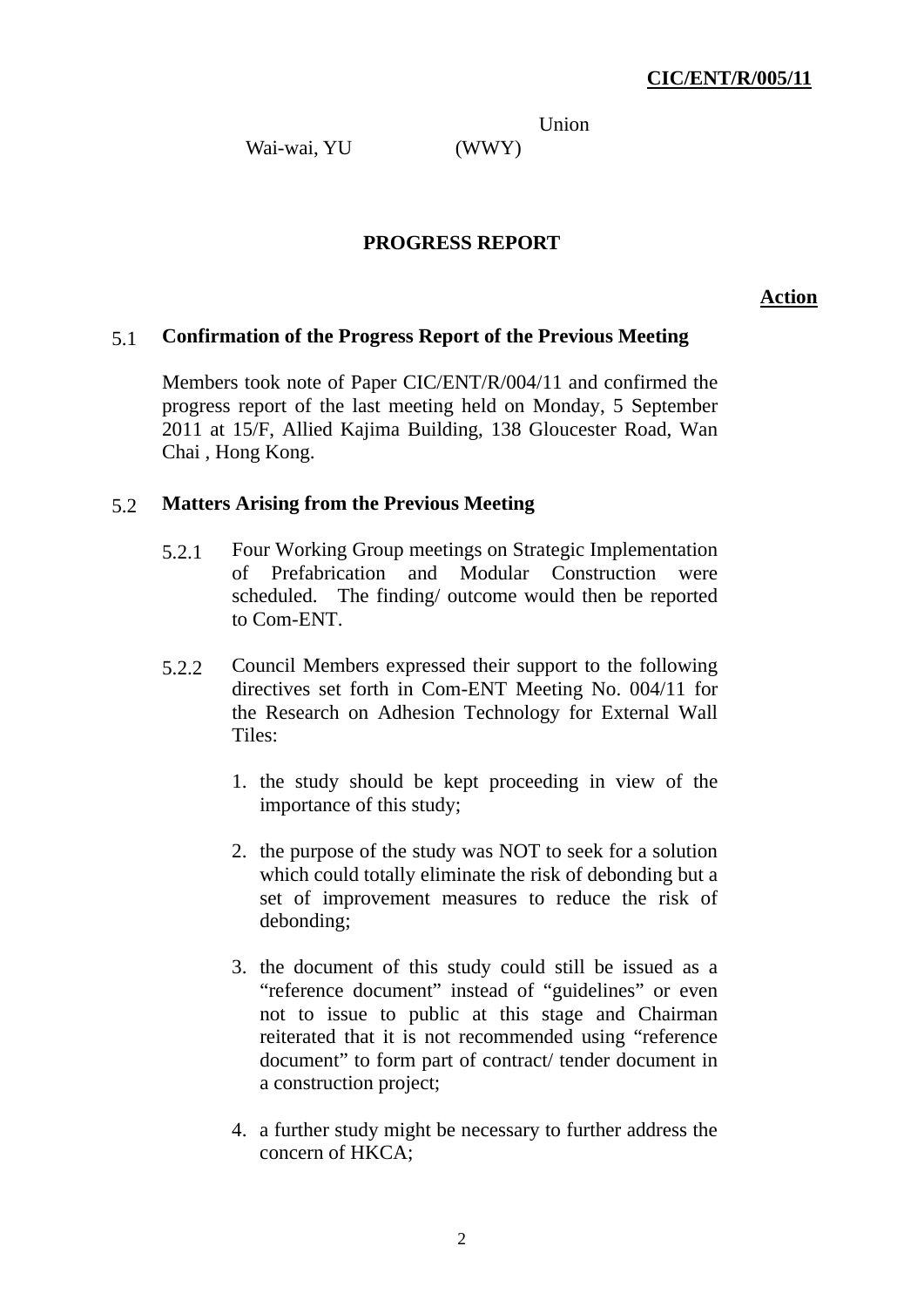5.2.3 The Research on River Sand Substitutes was commenced on 1<sup>st</sup> November 2011. The Inception Report would be submitted in early December 2011 to the Task Force.

> HKU agreed, in principle, to extend the work scope (with no cost implication) to (i) carry out limited laboratory test to justify the argument in the research if necessary; (ii) carry out work which did not mentioned in the Study Brief, if needed.

5.2.4 Discussed under Agenda Item 5.3

## 5.3 **Research on Establishing a Hong Kong Based Carbon Labelling Framework for Construction Materials**

Members took note of the Paper CIC/ENT/P/030/11, CIC/ENT/P/031/11 and CIC/ENT/P/037/11.

CIC Secretariat further elaborated that six selected materials for carbon auditing frameworks in this stage were:

- 1. cement;
- 2. reinforcing bar;
- 3. structural steel;
- 4. glass;
- 5. aluminium;
- 6. ceramic tile.

Due to researcher's change of personnel, the researcher would need an extension of time for 2 months. A briefing session conducted by the researcher would be arranged in next Com-ENT meeting.

**GYL**

## 5.4 **Key Performance Indicators (KPIs) for Construction Industry**

Members took note of the tabled Paper CIC/ENT/P/038/11.

The KPIs would be rolled out in 3 stages according to the KPI Launching Plan which tied in with the availability of existing data and data collection programme.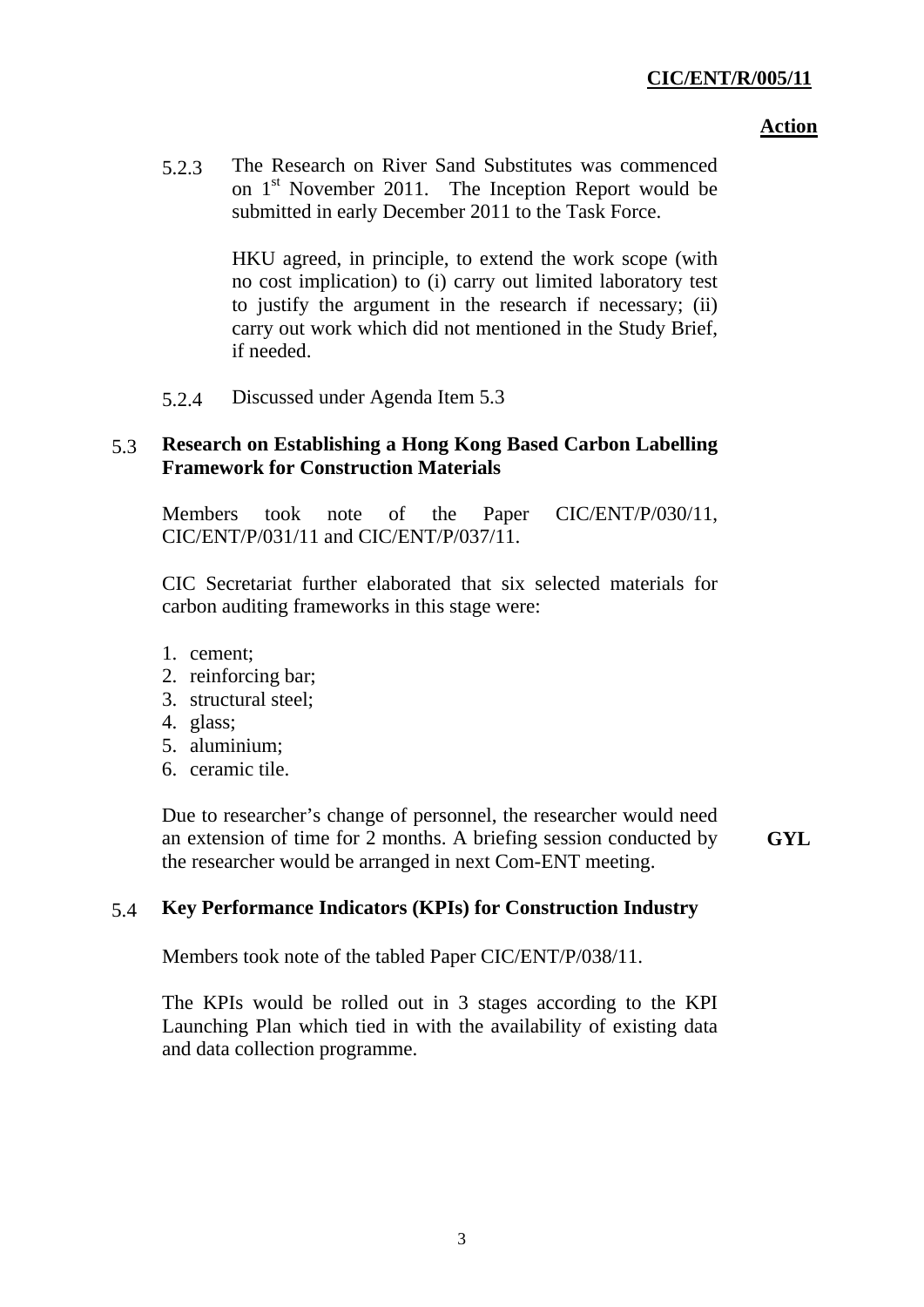## **KPI Refinement**

After first stage of data collection, for easy reference, Sub-KPI numbers were assigned; and, refinement of five KPIs were proposed:

# **KPI No. P3 – Construction Cost Index**

*Refinement:* not to publish the index for whole industry in phase 1. *Reason:* no cost index for whole industry.

## **KPI No. P6 – No of Manual Workers Engaged per HK\$1,000,000 Gross Value of Construction Works (at Construction Sites)**

*Refinement:* (i) qualification to "at construction site"; (ii) not to publish RMAA works in phase 1.

*Reason:* (i) align data definition of data source; (ii) no RMAA works data.

# **KPI No. HS1 – Reportable Industrial Accident Rate per 1,000 Manual Workers**

 $\mathcal{R}$ 

**KPI No. HS2 – Fatal Accident Rate per 100,000 Manual Workers** 

 $\mathcal{R}$ 

## **KPI No. HS3 – Number of Summonses Convicted per HK\$100,000,000 Gross Value of Construction Works**

*Refinement:* publish as "new works" without breaking down into "civil works" and "building works".

*Reason:* no data breakdown from Labour Department.

*Remark:* data for private sector and public sector would only be published upon Labour Department's permission.

Chairman recommended the refinements were acceptable at this stage and further amendment in future might be needed. Members had no objection to this recommendation.

A Member enquired that the qualification "(at construction sites)" was provided for the definition of KPI P6 but not for the other KPIs. CIC Secretariat would clarify this point after the meeting. *[Post Meeting Note: CIC Secretariat clarified that:* 

*1. The "manual workers" referred in the KPIs (P6, P7, HS1, HS2) are the "manual workers" at construction sites.*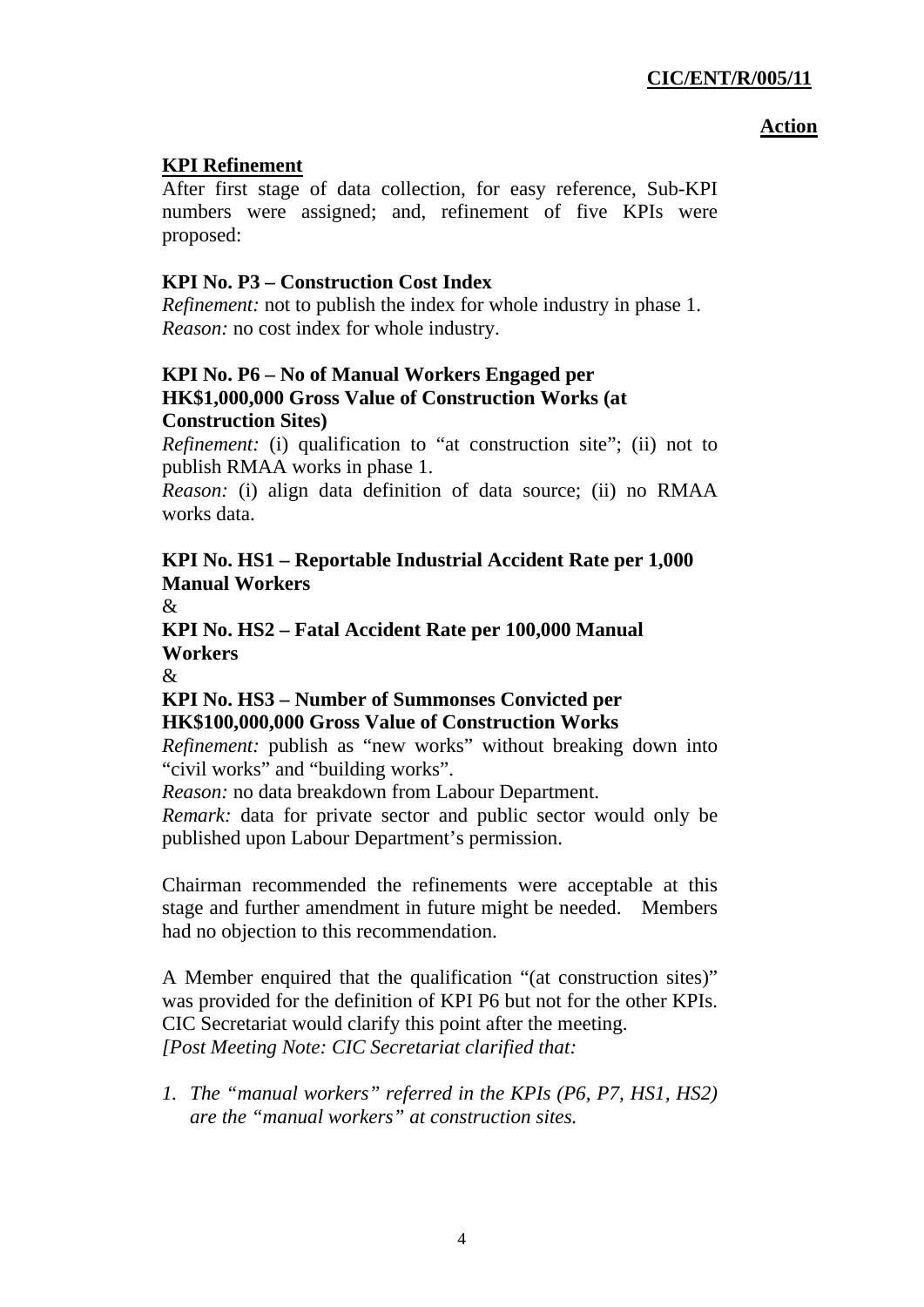## **CIC/ENT/R/005/11**

#### **Action**

*2. For P6 (number of manual workers engaged per HK\$1,000,000 gross value of construction works carried out at construction sites), the qualification "(at construction sites)" is for the "gross value of construction works". In this case, the "gross value of construction works at construction sites" is used to calculate the productivity of manual workers. Noted that it is different from the "gross value of construction works for the whole industry" which should be the sum of "gross value of construction works at construction sites" and "gross value of construction works at locations other than sites".]* 

## *Report Format*

The report format was made reference to "UK Industry Performance Report" which mainly includes: Summary Table (with 10 years rolling data), Group Trend Graphs, Individual KPI Trend Graphs, Source of Data, and Construction Industry Performance with respect of Overall Performance, Productivity, Health & Safety, Manpower, and Dispute Resolution.

About the report format, Members suggested:

- 1. Executive Summary should be placed at the front of the report;
- 2. footnote regarding the kick off date of Minimum Wages should be given to construction industry salary data;
- 3. the report should present the most updated data.

CIC Secretariat stated that the data update would depend on the data availability – about 50% of data would be available in first quarter of next year; about another 50% of data being available by end August of the following year; and, only one data, Construction Floor Area, would be available in December of following year. In this regard, the earliest publication date of a report would be in September of the following year leaving out Construction Floor Area which would only be updated in the year after the following year. Consequently, the report based on the data of 2011 would be published in September 2012.

Members agreed that, before publication of KPIs, independent/ third party quality assurance/ verification was necessary.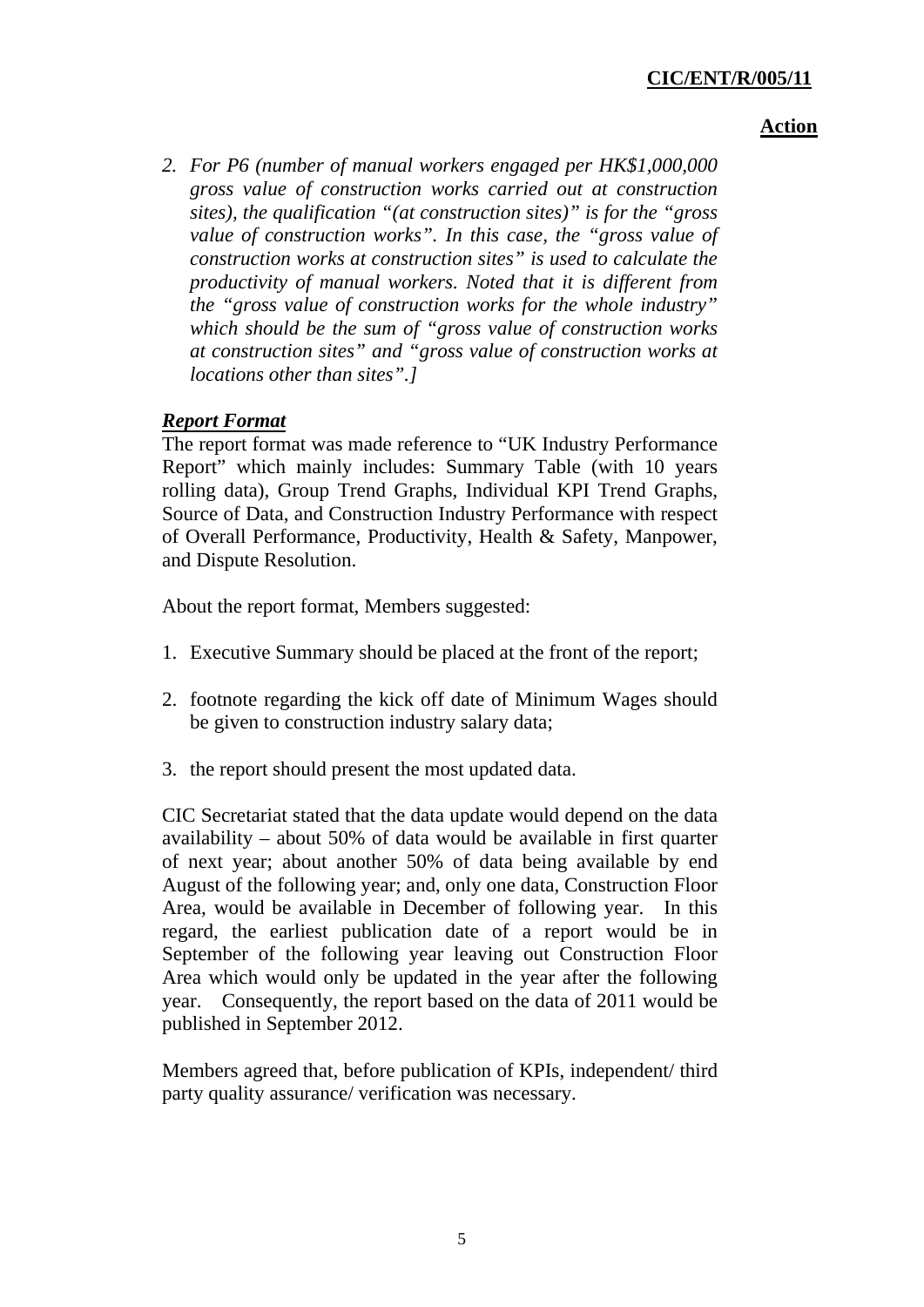Chairman suggested that, in order to have pleasant report presentation, graphics in the report should be designed by professional graphical designer.

## 5.5 **Working Group on Building Information Modelling**

Members took note of the Paper CIC/ENT/P/032/11 and the views were:

- 1. The Working Group should firstly focus on overall implementation strategy and timeline instead of technical problem;
- 2. The implementation should be driven and taken lead by upstream entities (e.g. developer/ Housing Authority/ Architectural Services Department (ArchSD)/ etc) instead of downstream entities (e.g. contractor/ software provider);
- 3. Long term support and commitment by upstream entities were required; however, currently the committed organisations/ corporates were limited. DevB agreed to enquire ArchSD regarding their views on the adoption of BIM in their construction projects; **DevB**
- 4. The adoption of BIM in civil works and simple design buildings should be also explored.

After much deliberation, it was agreed to have the Working Group:

**CIC Secretariat** 

- 1. To recommend implementation strategies and roadmap for adopting BIM in construction industry in Hong Kong;
- 2. To consider the limitations of using BIM and framework for the corresponding solutions;
- 3. To realise the views of major developers, DevB/Works Departments, MTR and Housing Authority on the use of BIM in their respective projects.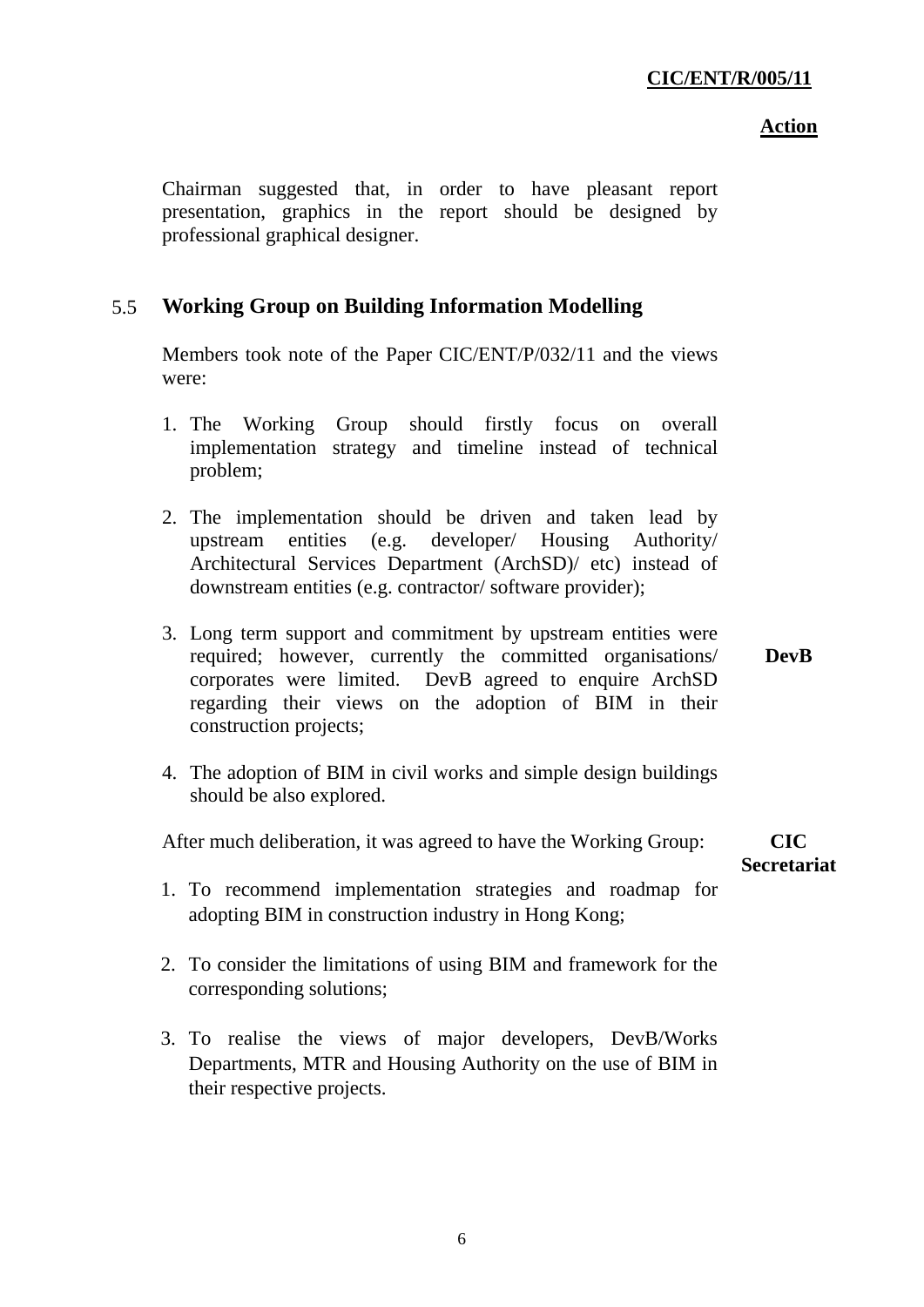### 5.6 **Update on Review of Construction Standards**

Members took note of the Paper CIC/ENT/P/033/11.

DevB reported that Works Departments like Highways Department, Water Services Department, Drainage Services Department, and Buildings Department had already updated/started updating their own design manuals and practices notes.

DevB also stated that Highways Department, Water Services Department, Drainage Services Department were conducting a consultancy study on the use of Eurocode and would carry out briefing to update relevant consultants of the revision made.

Members suggested CIC could act as a centre point to stock-take and disseminate the update on those standards to the industry so as to increase the traceability and transparency. **CIC Secretariat** 

### 5.7 **Tentative Work Plan of Year 2012**

Members took note of the Paper CIC/ENT/P/034/11.

Due to additional tasks of BIM and Prefabrication and Modular Construction in 2011, Members had no strong view on deferring tasks of Managing Disposal of C&D Materials with GPS and RFID. Members were invited to suggest topics of seminars in 2012.

Members suggested that the timeline of the proposed tasks should focus on 2 years' time windows, i.e. 2012 and 2013.

#### 5.8 **Overloading of Dump Trucks**

Members took note of the Paper CIC/ENT/P/035/11.

Members suggested CIC disseminating short message to the concerned parties in the way of "alert" which is similar to Com-CSS's "Safety Alert". CIC Secretariat will draft the "alert" for Members' comment.

**CIC Secretariat**

Members reminded that consent should be obtained from DevB and EPD before dissemination.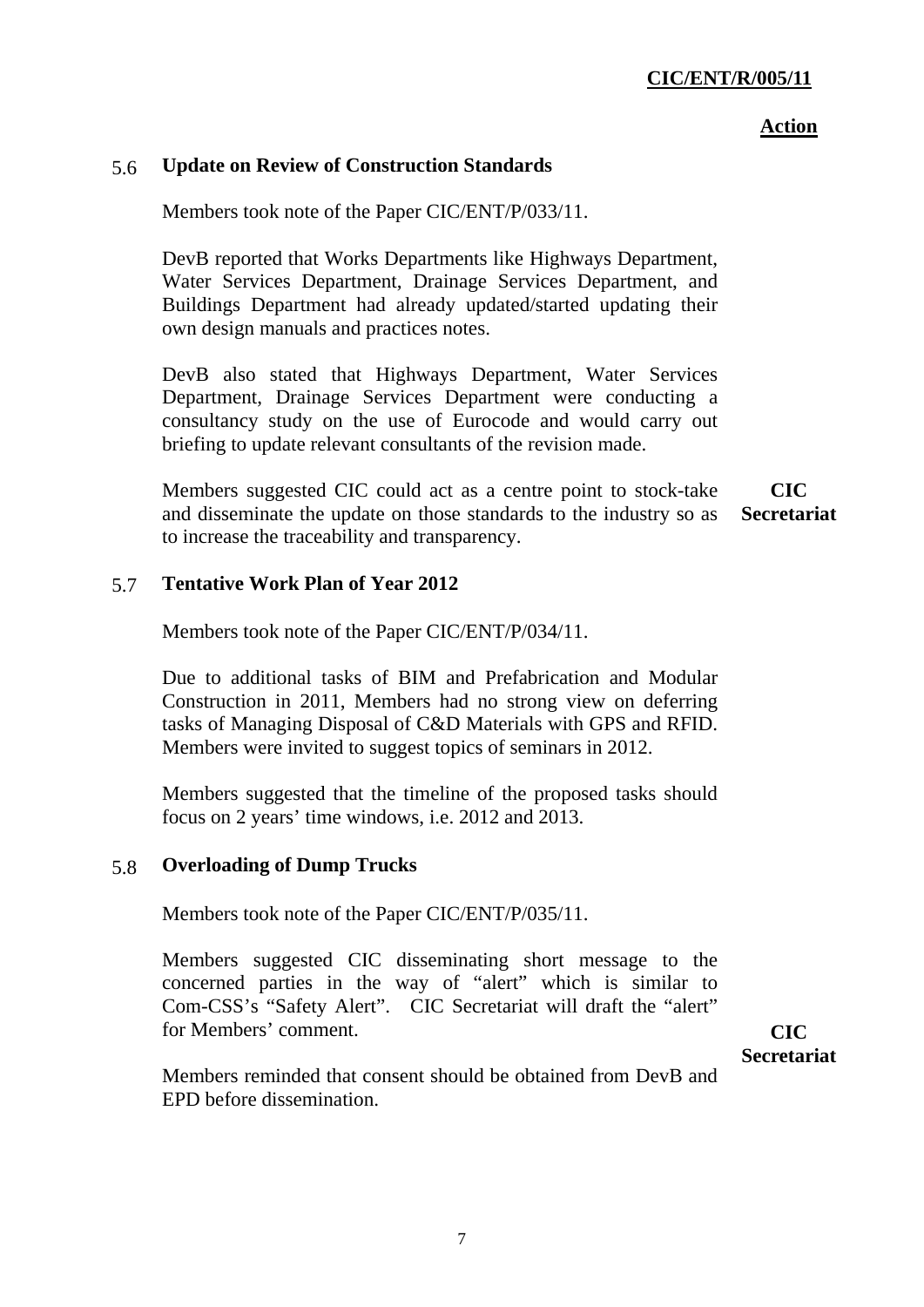### 5.9 **Tentatively Meeting Schedule for Year 2012**

Members took note of the Paper CIC/ENT/P/036/11 and the tentative meeting schedule in 2012.

#### 5.10 **Any Other Business**

- 5.10.1 Members took note of the tabled Paper CIC/ENT/P/039/11 on Research Policy and expressed their views as below:
	- 1. the action party of contract administration and management were missing though section 7 was about the execution;
	- 2. the application procedures initiated by CIC and that by research institutes was significantly unbalanced. CIC Secretariat explained that they were essentially the same because not all the internal procedures for CIC initiated projects were stated in the document;
	- 3. the purpose of requesting financial position of a research institute was not clear;
	- 4. the normal treatment of Intellectual Properties (IP) right in research field was in the way of sharing between research institutes and funding support organisation; however, the proposed 100% IP ownership by CIC was definitely discouraging the application. CIC Secretariat remarked that the purpose of getting 100% IP ownership was to ascertain the free distribution of the research among the industry without limitation;
	- 5. generally, research institutes would not surrender the right of indemnity;
	- 6. ambiguity role and function of CIC Secretariat and Com-SPS in screening and assessment process;
	- 7. to encourage application, CIC might consider providing funding support in the way of sponsorship which involved lesser CIC's participation in those research.